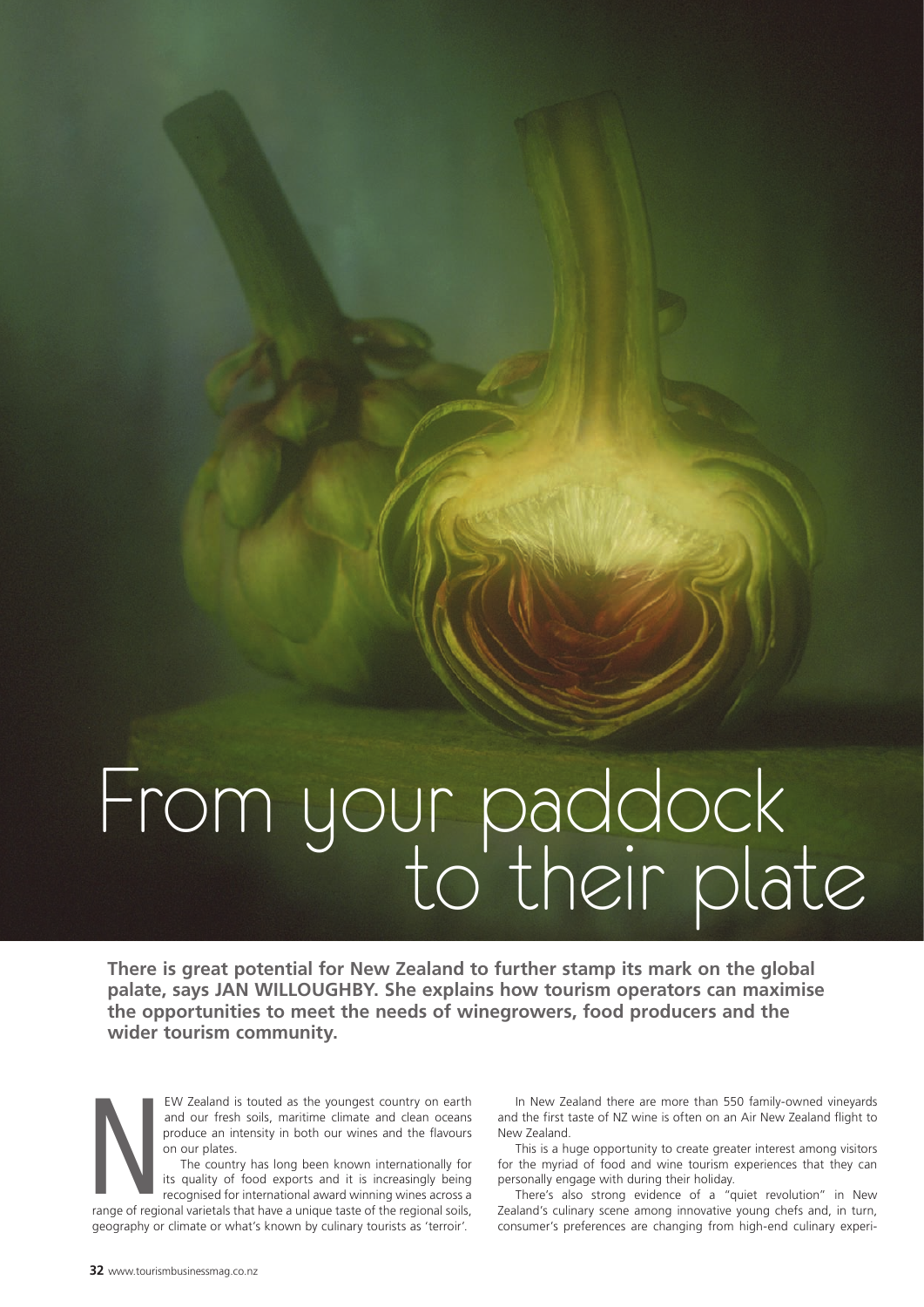ences to be balanced with "paddock to plate" as the visitor wishes to engage more fully with the producer or wine maker and understand their philosophy.

Our visitors increasingly want to know where the food has come from and under what conditions it's been farmed or grown.

Visitors are also going 'beyond the obvious' sourcing locally grown products from suppliers directly, either through farmers' markets or artisan regional food trails. And they are increasingly concerned with food miles, a lack of additives in food they eat and practices which are not sustainable or environmentally sound.

 If you've recently seen the movie *Food Inc* (an *Inconvenient Truth*  for food) you'll know what drives the current mindset of conscientious foodies across the planet.

There is great potential for New Zealand to further stamp our mark on the global palate and we can maximise the opportunities in a sustainable way meeting the needs of winegrowers, food producers and the wider tourism community.

So what are the major trends?

■ Organics and regional farmers' markets: Sourcing of boutique local artisan food products and fresh seasonal flavours. *www.farmersmarket.org.nz/www.organicexplorer.co.nz*

■ Building international credibility: Influential critics endorsing N.Z.'s wine tourist experience e.g. Robert Joseph (*wwwTelegraph.co.uk*)



## What others are saying about our food and wine experience

#### Tastebuds will travel

*Guardian* reporter Emma Johns and friend spent a two-week culinary tour of New Zealand "exploring the local flavours before attempting to recreate them ourselves." From fine-dining in Wellington to cooking lamb fillet off a cliff in Arthur's Pass: "One great incentive to roam, on any New Zealand road trip, is the extraordinary proximity of its different landscapes. A few hours' drive can take you almost anywhere, from the coastline to the snowline; you can eat prawns for breakfast on the beach, lunch on farmed venison on the plains, and drink your sun downer atop a 3,000ft mountain." (Feb 2008)

#### Paddock to plate

New Zealand chefs and consumers are increasingly embracing diverse homegrown produce, with Central Otago's Saffron restaurant at the forefront of this "quiet revolution" explains Australia's *Special Broadcasting Service*. Sourced from the restaurant's surrounding environs is an extravagant, imaginative menu featuring such delights as risotto of Dunedin coast crayfish, Queen scallops and paua from the Caitlins. In addition to sourcing from local suppliers, Saffron owner Pete Gawron hand-harvests wild produce from the nearby mountains, including snowberries, birch boletus (a fungal relative of porcini) and puffball mushrooms (considered a delicacy in Europe). (Jul 2009)

*All sourced: www.nzedge.com*

# theguardian study Twitter and **R** rimary shake-up







#### Pursuits of happiness

"Beyond the wild, raw landscapes, another New Zealand beckons: one of sophisticated restaurants, silvery olive groves, and the most lush, grape-heavy vineyards this side of Bordeaux" writes *Condé Nast* writer Changrae Lee, who spent two weeks travelling both islands touring wineries, playing golf and "eating [his] way across the landscape. Beginning on Waiheke Island, Lee then heads south to the Hawke's Bay and "classic maritime vineyard land" where he sips Craggy Range pinot after a round at Cape Kidnappers. Across the Strait, Lee finds his favourite wine of the entire trip in Central Otago, an '03 pinot noir from the Pisa Range Estate "whose earthy bouquet was so redolent and exquisitely layered with hints of river rock and dark cherry that I wanted to buy the new block of proposed vineyard land which the affable owners, Warwick and Jenny Hawker, had up for sale, and share a piece of the terroir myself". (Feb 2009)

#### Touring the terroir

New Zealand wineries are preferable to those of France and California, for first-class tastings, scenery and cuisine, according to the *Telegraph's* wine correspondent Robert Joseph. "This is a great place for wine tourism. In fact, having recently spent a year researching my wine travel guide, I would go as far as to say that no wine-producing country does a better job of welcoming tourists. In the South Island you'll find this country's cult pinot noir vineyards - and a brilliant set-up called the Big Picture in Cromwell, where, for NZ\$20 (£8), you can sit back and watch a film that flies you across the region in a helicopter, dropping into five wineries, including the actor Sam Neill 's Two Paddocks. Maybe one day the winemakers of Bordeaux and Burgundy will come up with an idea this good. Until they do, I'm going to go on telling my wineloving friends that it's worth spending a day in a plane to get to New Zealand." (June 2008)